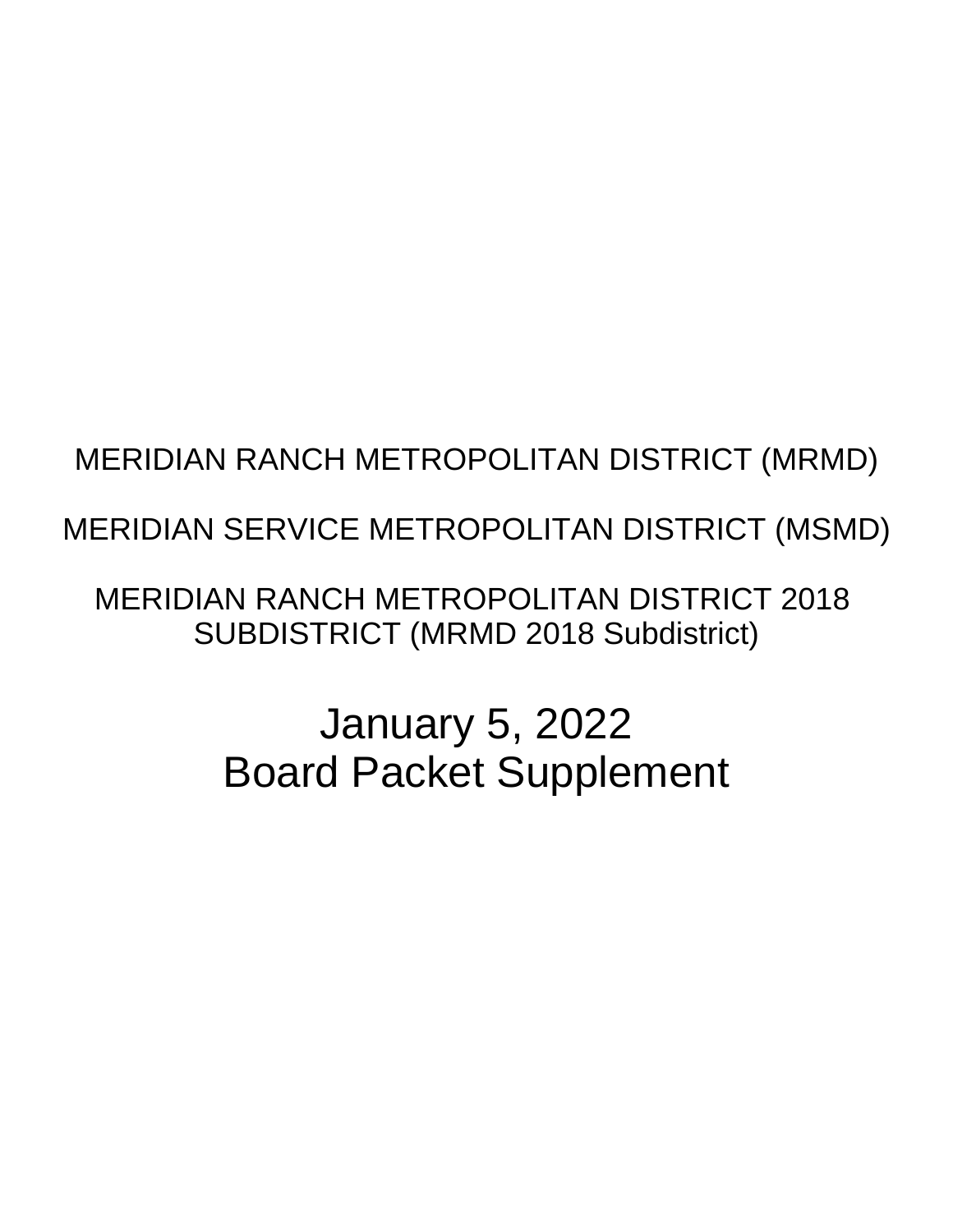### **MERIDIAN SERVICE METROPOLITAN DISTRICT CASH POSITION SUMMARY For the Period Ended November 30, 2021 Adjusted as of December 30, 2021**

|                                                          | <b>CHECKING</b><br><b>Wells Fargo</b> |
|----------------------------------------------------------|---------------------------------------|
| <b>Account Activity Item Description</b>                 |                                       |
| Cash balance at end of period                            | \$<br>4,035,217                       |
| <b>December activity:</b>                                |                                       |
| Utility billing from residents                           | 369,138                               |
| <b>Recreation Center fees</b>                            | 8,005                                 |
| Tap fees and meter fees (In)                             | 470,760                               |
| Tap fees transferred to MRMD (Out)                       | (293,000)                             |
| Transfer from Meridian Ranch - CTF                       | 12,861                                |
| AT&T, Falcon Freedom Days and reimbursements             | 108,879                               |
| Payroll                                                  | (187, 576)                            |
| Reimb Emerg Reserves with Bank of San Juan Loan Proceeds | 1,877,536                             |
| <b>Reserve Transfers</b>                                 | (3,468,788)                           |
| December checks and payments                             |                                       |
| Operations incl. interim checks                          | (1,037,562)                           |
| Interest, fees and returned checks                       | (428)                                 |
| Sub-total                                                | 1,895,043                             |
| January 5th payment Estimate                             | (230,000)                             |
| <b>Adjusted balance</b>                                  | \$<br>1,665,043                       |
| Less restricted funds as of November 30, 2021:           |                                       |
| <b>Conservation Trust Funds</b>                          |                                       |
| 5% Reserve Fund                                          |                                       |
| Sewer Reserve Fund                                       | (18, 514)                             |
| <b>Capital Project Funds</b>                             | (379, 974)                            |
| <b>Rate Stabilization Fund</b>                           | 16,250                                |
| <b>Adjusted Unrestricted Balance</b>                     | \$<br>1,282,805                       |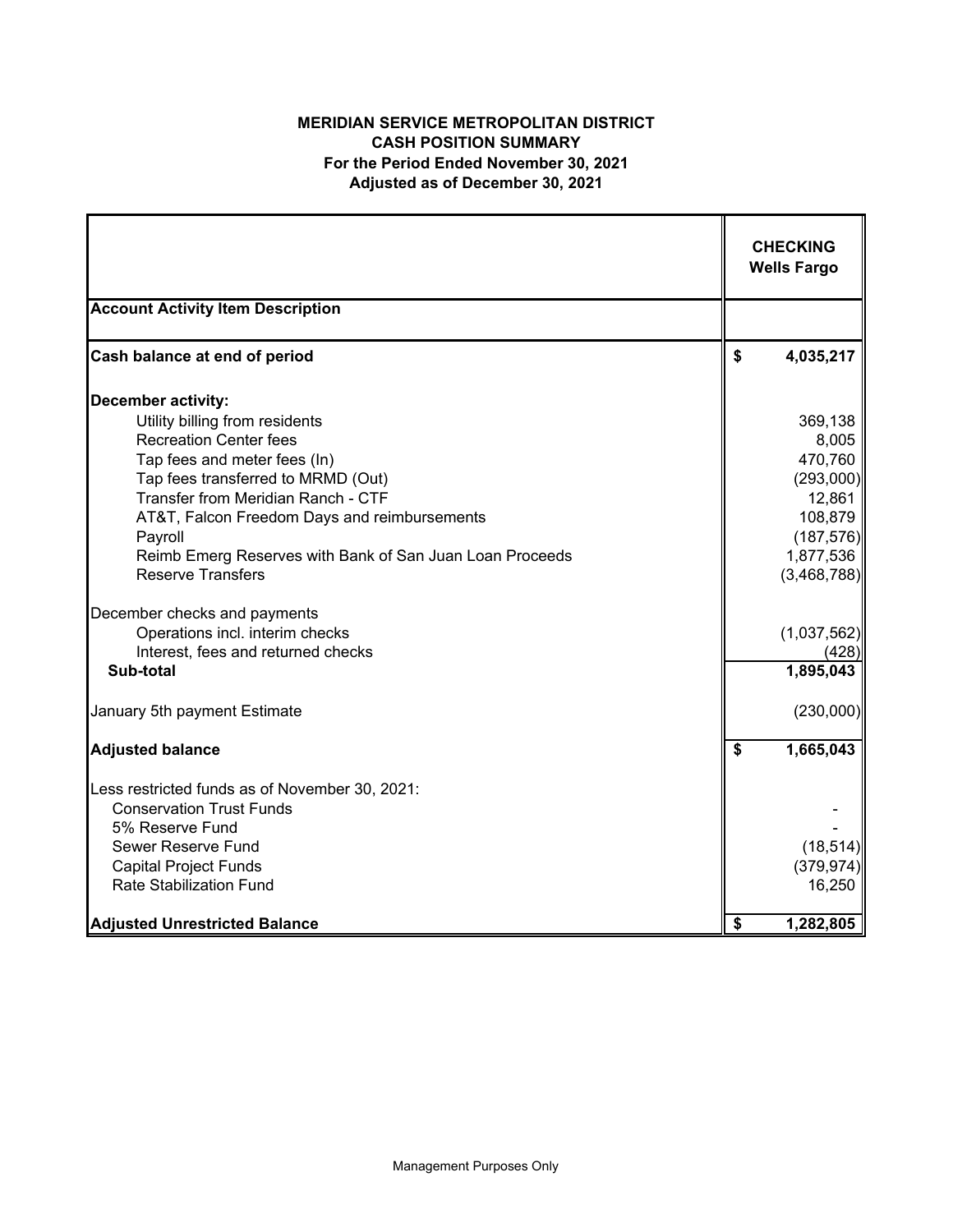#### **MERIDIAN SERVICE METROPOLITAN DISTRICT CASH POSITION RECONCILED TO GENERAL LEDGER For the Period Ended November 30, 2021 Adjusted as of December 30, 2021 CASH POSITION SUMMARY**

|                                                          |                                |                   |                                    | <b>INVESTMENTS</b>    |                        |                                        |                                              |                                     |
|----------------------------------------------------------|--------------------------------|-------------------|------------------------------------|-----------------------|------------------------|----------------------------------------|----------------------------------------------|-------------------------------------|
|                                                          |                                |                   |                                    | <b>ColoTrust Plus</b> |                        |                                        |                                              |                                     |
|                                                          | Checking<br><b>Wells Fargo</b> | <b>Petty Cash</b> | Conservation<br><b>Trust Funds</b> | 5% Reserve            | Sewer<br>Reserve (\$2) | <b>Capital Project</b><br><b>Funds</b> | Rate<br><b>Stabilization</b><br><b>Funds</b> | <b>TOTAL ALL</b><br><b>ACCOUNTS</b> |
| <b>Account Activity Item Description</b>                 |                                |                   |                                    |                       |                        |                                        |                                              |                                     |
| Cash balance at end of period                            | 4,035,217                      | 384               | 38,198                             | 446,898               | 18,281                 | 4,223,768                              | 651,449                                      | 9,414,196                           |
| December activity:                                       |                                |                   |                                    |                       |                        |                                        |                                              |                                     |
| Utility billing from residents                           | 369,138                        |                   |                                    |                       |                        |                                        |                                              | 369,138                             |
| <b>Recreation Center fees</b>                            | 8,005                          |                   |                                    |                       |                        |                                        |                                              | 8,005                               |
| Tap fees and meter fees (In)                             | 470,760                        |                   |                                    |                       |                        |                                        |                                              | 470,760                             |
| Tap fees transferred to MRMD (Out)                       | (293,000)                      |                   |                                    |                       |                        |                                        |                                              | (293,000)                           |
| Transfer from Meridian Ranch - CTF                       | 12,861                         |                   |                                    |                       |                        |                                        |                                              | 12,861                              |
| AT&T, Falcon Freedom Days and reimbursements             | 108,879                        |                   |                                    |                       |                        |                                        |                                              | 108,879                             |
| Payroll                                                  | (187, 576)                     |                   |                                    |                       |                        |                                        |                                              | (187, 576)                          |
| Reimb Emerg Reserves with Bank of San Juan Loan Proceeds | 1,877,536                      |                   |                                    |                       |                        |                                        |                                              | 1,877,536                           |
| <b>Reserve Transfers</b>                                 | (3,468,788)                    |                   |                                    | 1,650,873             | 367,915                | 1,450,000                              |                                              | (0)                                 |
| December checks and payments                             |                                |                   |                                    |                       |                        |                                        |                                              |                                     |
| Operations incl. interim checks                          | (1,037,562)                    |                   |                                    |                       |                        |                                        | $\blacksquare$                               | (1,037,562)                         |
| Interest, fees and returned checks                       | (428)                          | $\sim$            | $\Omega$                           | 18                    |                        | 94                                     | 15                                           | (297)                               |
| Sub-total                                                | 1,895,043                      | 384               | 38,198                             | 2,097,790             | 386,199                | 5,673,862                              | 651,464                                      | 10,742,940                          |
| January 5th payment Estimate                             | (230,000)                      |                   |                                    |                       |                        |                                        |                                              | (230,000)                           |
| <b>Adjusted balance</b>                                  | 1,665,043                      | 384               | 38,198                             | 2,097,790             | 386,199                | 5,673,862                              | 651,464                                      | 10,512,940                          |
| Less restricted funds as of November 30, 2021:           |                                |                   |                                    |                       |                        |                                        |                                              |                                     |
| Petty Cash                                               |                                | (384)             |                                    |                       |                        |                                        |                                              | (384)                               |
| <b>Conservation Trust Funds</b>                          |                                |                   | (38, 198)                          |                       |                        |                                        |                                              | (38, 198)                           |
| 5% Reserve Fund                                          |                                |                   |                                    | (2,097,790)           |                        |                                        |                                              | (2,097,790)                         |
| Sewer Reserve Fund                                       | (18, 514)                      |                   |                                    |                       | (386, 199)             |                                        |                                              | (404, 713)                          |
| <b>Capital Project Funds</b>                             | (379, 974)                     |                   |                                    |                       |                        | (5,673,862)                            |                                              | (6,053,836)                         |
| <b>Rate Stabilization Fund</b>                           | 16,250                         |                   |                                    |                       |                        |                                        | (651, 464)                                   | (635, 214)                          |
| Unrestricted cash balance                                | $1,282,805$ \$<br>\$           |                   | \$                                 | \$                    | \$<br>٠                | \$<br>$\blacksquare$                   | \$<br>$\blacksquare$                         | 1,282,805<br>\$                     |

Note: Additional investment accounts can be used for extraordinary expenditures.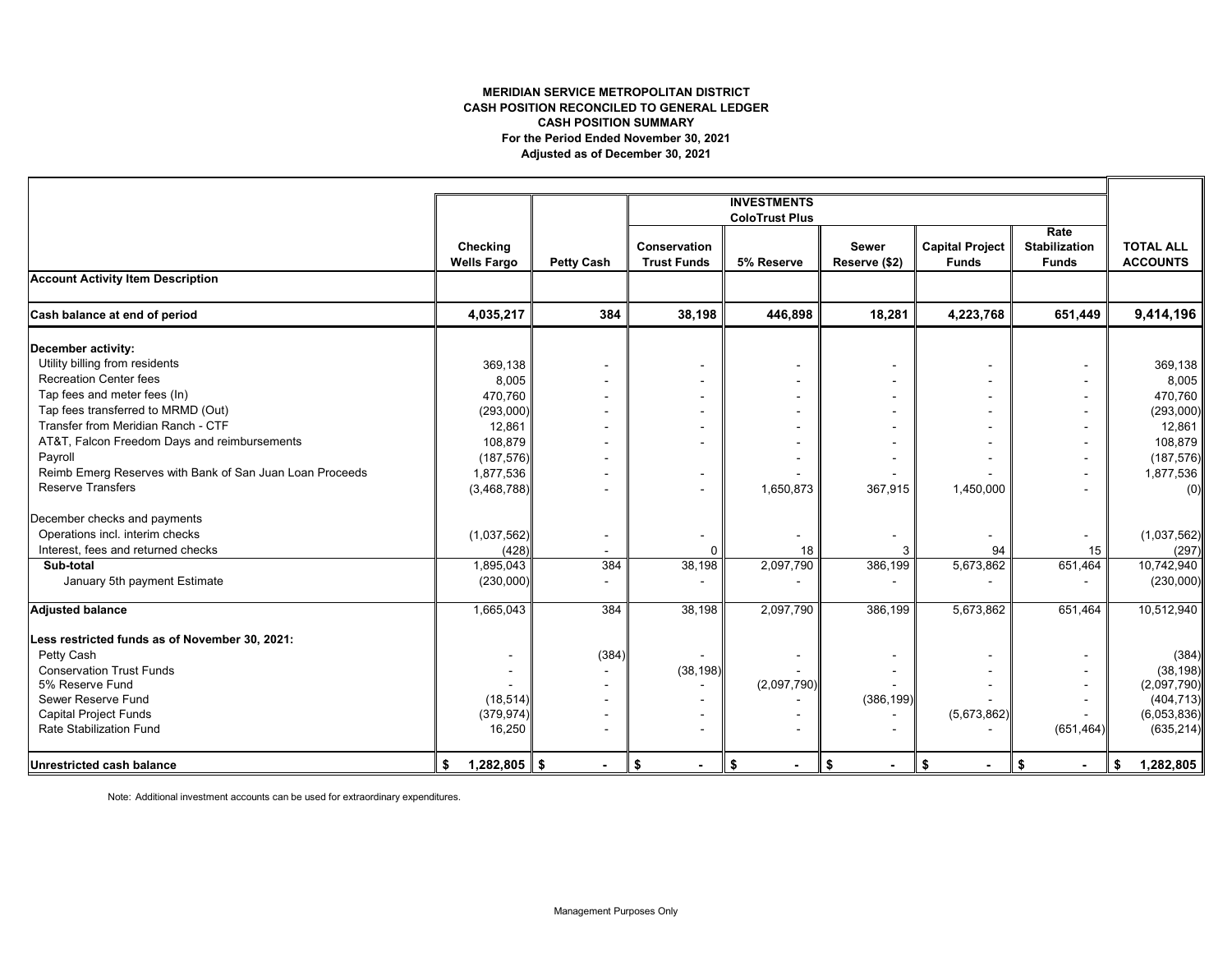#### **Meridian Service Metropolitan District Statement of Revenues, Expenses and Change in Fund Balance Budget vs. Actual - Accrual Basis SUMMARY OF ALL FUNDS For the One Month and Eleven Months Ended November 30, 2021**

|                                                                 |                   |                        |                                       | Variance                |                |
|-----------------------------------------------------------------|-------------------|------------------------|---------------------------------------|-------------------------|----------------|
|                                                                 | Month of          |                        | Adopted 2021 Over (Under) % of Budget |                         |                |
|                                                                 | Nov 2021          | <b>YTD Actual</b>      | <b>Budget</b>                         | <b>Budget</b>           | (91.7% YTD)    |
| <b>REVENUES</b>                                                 |                   |                        |                                       |                         |                |
| General Revenue - Fund 10                                       | \$1,553           | \$283,446              | \$284,997                             | (51, 551)               | 99.5%<br>91.3% |
| Parks/Grounds Revenue - Fund 15<br>Rec Center Revenue - Fund 16 | 93,863<br>160,761 | 1,010,909<br>1,775,970 | 1,107,175<br>1,925,700                | (96, 266)<br>(149, 730) | 92.2%          |
| <b>Water Revenue - Fund 40</b>                                  | 229,256           | 2,902,277              | 3,011,134                             | (108, 857)              | 96.4%          |
| Sewer Revenue - Fund 50                                         | 169,993           | 3,133,182              | 3,384,990                             | (251,808)               | 92.6%          |
| <b>Billing Fees</b>                                             | 3,970             | 61,230                 | 64,350                                | (3, 120)                | 95.2%          |
| <b>Grant Revenue</b>                                            | 1,987             | 40,415                 | 60,272                                | (19, 857)               | 67.1%          |
| <b>Development Inspection Fees</b>                              |                   | 69,625                 | 69,626                                | (1)                     | 100.0%         |
| <b>Interest Income</b>                                          | 519               | 59,703                 | 59,435                                | 268                     | 100.5%         |
| <b>Miscellaneous Income</b>                                     | 900               | 14,743                 | 11,895                                | 2,848                   | 123.9%         |
| <b>TOTAL REVENUES</b>                                           | 662,802           | 9,351,499              | 9,979,574                             | (628, 075)              | 93.7%          |
| <b>EXPENSES</b>                                                 |                   |                        |                                       |                         |                |
| <b>Capital Expenses</b>                                         |                   |                        |                                       |                         |                |
| <b>Capital Expense - Other</b>                                  |                   | 116,292                | 116,301                               | (9)                     | 100.0%         |
| Capital Expense P&G Fund 15                                     |                   | 300,000                | 300,000                               |                         | 100.0%         |
| <b>Capital Expense MRRC Fund 16</b>                             |                   | 11,647                 | 13,000                                | (1, 353)                | 89.6%          |
| <b>Capital Expense Water Fund 40</b>                            | 62,150            | 3,533,553              | 3,963,115                             | (429, 562)              | 89.2%          |
| <b>Capital Expense Sewer Fund 50</b>                            | 5.540             | 511.379                | 816,000                               | (304, 621)              | 62.7%          |
| Capital Outlay - Vehicle                                        |                   | 109,422                | 146,500                               | (37,078)                | 74.7%          |
| <b>TOTAL Capital Expenses</b>                                   | 67,690            | 4,582,293              | 5,354,916                             | (772,623)               | 85.6%          |
| <b>Total Fund &amp; General Expenses</b>                        |                   |                        |                                       |                         |                |
| General & Admin. Expense                                        | 55,866            | 1,095,059              | 1,163,877                             | (68, 818)               | 94.1%          |
| <b>Personnel Expenses</b>                                       | 150,183           | 1,724,505              | 2,181,241                             | (456, 736)              | 79.1%          |
| Tracking should net \$0                                         |                   | 0                      |                                       | 0                       |                |
| Parks/Grounds Expense - Fund 15                                 | 16,379            | 349,694                | 427,500                               | (77, 806)               | 81.8%          |
| <b>MRRC Expense - Fund 16</b>                                   | 17,761            | 243,062                | 358,050                               | (114, 988)              | 67.9%          |
| Water Expense - Fund 40                                         | 5,136             | 313,241                | 355,100                               | (41, 859)               | 88.2%          |
| Sewer Expense - Fund 50                                         | 43,939            | 599,257                | 771,000                               | (171, 743)              | 77.7%          |
| <b>General Operating Expenses</b>                               | 77,475            | 964,387                | 1,014,706                             | (50, 319)               | 95.0%          |
| <b>TABOR Emergency Reserve 3%</b>                               |                   |                        | 8,560                                 | (8,560)                 |                |
| <b>TOTAL Fund &amp; General Expenses</b>                        | 366,739           | 5,289,205              | 6,280,034                             | (990,829)               | 84.2%          |
| <b>TOTAL EXPENSES</b>                                           | 434,429           | 9,871,497              | 11,634,950                            | (1,763,453)             | 84.8%          |
| <b>EXCESS REVENUES OVER (UNDER) EXPENSES</b>                    | 228,373           | (519, 999)             | (1,655,376)                           | 1,135,377               |                |
| <b>Other Financing Sources (Uses)</b>                           |                   |                        |                                       |                         |                |
| <b>Tap Fees Received</b>                                        | 403,000           | 4,017,500              | 4,334,500                             | (317,000)               | 92.7%          |
| <b>Tap Fees Transferred to MRMD</b>                             | (592, 500)        | (3,344,500)            | (3,785,000)                           | 440,500                 | 88.4%          |
| <b>Contributions to Other Gov'ts</b>                            |                   | (73, 492)              | (73, 492)                             | (0)                     | 100.0%         |
| Transfer from (to) Other Funds                                  | (47,841)          | 1,352,845              | (572, 048)                            | 1,924,893               | -236.5%        |
| <b>Emergency Reserve (5%)</b>                                   | 47,085            | (991, 702)             | 565,000                               | (1,556,702)             | -175.5%        |
| Emergency Reserve (\$2) - Sewer                                 | 6,172             | (301, 559)             | 72,048                                | (373, 607)              | $-418.6%$      |
| <b>Rate Stabilization Reserve</b>                               | (5, 417)          | (59,583)               | (65,000)                              | 5,417                   | 91.7%          |
| <b>TOTAL Other Financing Sources (Uses)</b>                     | (189,500)         | 599,508                | 476,008                               | 123,500                 | 125.9%         |
| <b>NET CHANGE IN FUND BALANCE</b>                               | \$38,873          | \$79,509               | (51, 179, 368)                        | \$1,258,877             |                |
|                                                                 |                   |                        |                                       |                         |                |
| <b>BEGINNING FUND BALANCE**</b>                                 |                   | 10,022,479             |                                       |                         |                |
| <b>ENDING FUND BALANCE</b>                                      |                   | \$10,101,988           |                                       |                         |                |
| <b>Operating Capital Fund Balance</b>                           |                   | 8,890,635              |                                       |                         |                |
| <b>Emergency Reserve Fund Balance 5%</b>                        |                   | 540,437                |                                       |                         |                |
| Sewer Reserve Fund Balance \$2                                  |                   | 30,499                 |                                       |                         |                |
| <b>Rate Stabilization Fund Balance</b>                          |                   | 640,417                |                                       |                         |                |
| <b>Total Fund Balance</b>                                       |                   | \$10,101,988           |                                       |                         |                |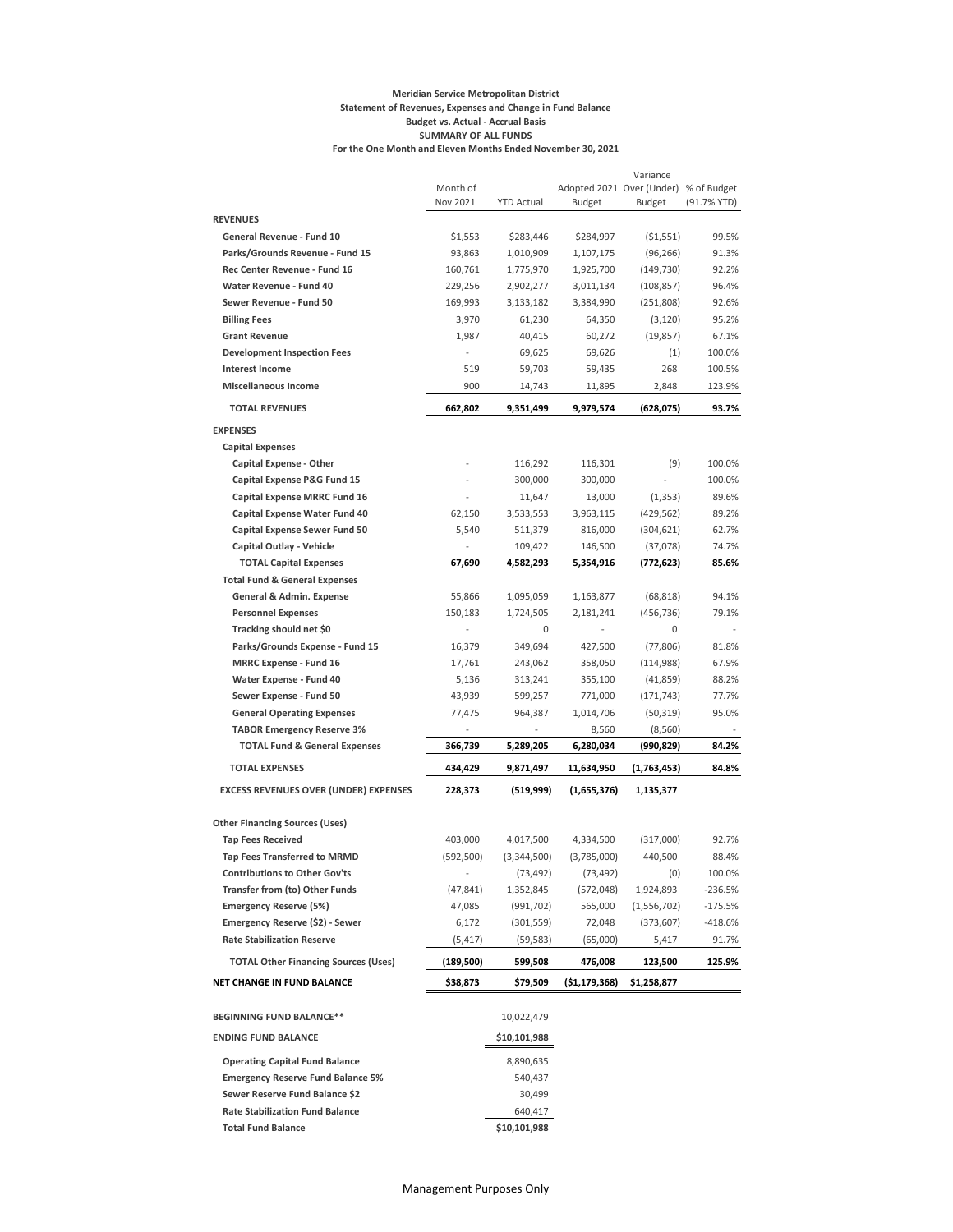#### **Meridian Service Metropolitan District Statement of Revenues, Expenses and Change in Fund Balance Budget vs. Actual - Accrual Basis General Fund For the One Month and Eleven Months Ended November 30, 2021**

|                                          |                              |            |                        | Variance                 |             |
|------------------------------------------|------------------------------|------------|------------------------|--------------------------|-------------|
|                                          | Month of                     |            | Adopted<br>2021 Budget | Over (Under) % of Budget |             |
|                                          | Nov 2021                     | YTD Actual |                        | <b>Budget</b>            | (91.7% YTD) |
| <b>REVENUES</b>                          |                              |            |                        |                          |             |
| <b>IGA - Meridian Ranch</b>              | $\overline{\phantom{a}}$     | \$260,000  | \$260,000              |                          | 100.0%      |
| <b>AT&amp;T Lease</b>                    | 1,553                        | 16,564     | 18,117                 | (1, 553)                 | 91.4%       |
| <b>MSMD Office Sub-Lease</b>             | $\blacksquare$               | 6,882      | 6,880                  | 2                        | 100.0%      |
| <b>Grant Revenue</b>                     | 1,987                        | 2,227      | 240                    | 1,987                    | 927.9%      |
| <b>Interest Income</b>                   | 43                           | 628        | 860                    | (232)                    | 73.1%       |
| <b>Miscellaneous Income</b>              | 900                          | 1,063      | 165                    | 898                      | 644.5%      |
| <b>TOTAL REVENUES</b>                    | 4,483                        | 287,365    | 286,262                | 1,103                    | 100.4%      |
| <b>EXPENSES</b>                          |                              |            |                        |                          |             |
| <b>Accounting</b>                        |                              | 41         | 100                    | (59)                     | 40.8%       |
| Audit                                    | $\qquad \qquad \blacksquare$ | 18,342     | 20,000                 | (1,658)                  | 91.7%       |
| <b>Payroll &amp; HR Services</b>         | 4,031                        | 45,187     | 49,000                 | (3,813)                  | 92.2%       |
| <b>Engineering/Consulting</b>            | 150                          | 1,668      | 1,700                  | (32)                     | 98.1%       |
| Legal                                    | 5,485                        | 80,671     | 95,000                 | (14, 329)                | 84.9%       |
| <b>Personnel Expenses</b>                | 1,808                        | 21,658     | 27,350                 | (5,692)                  | 79.2%       |
| <b>Copier - Contract Expenses</b>        | $\overline{\phantom{a}}$     | 1,082      | 2,500                  | (1, 418)                 | 43.3%       |
| IT/Computer/Software                     | 11                           | 2,070      | 3,500                  | (1,430)                  | 59.1%       |
| <b>Rent - Shared</b>                     | 3,663                        | 39,706     | 44,000                 | (4, 294)                 | 90.2%       |
| <b>Telephone &amp; Internet</b>          | 758                          | 9,515      | 10,550                 | (1,035)                  | 90.2%       |
| <b>Utilities</b>                         | 529                          | 6,049      | 6,800                  | (751)                    | 89.0%       |
| <b>Supplies</b>                          | 386                          | 3,517      | 4,500                  | (983)                    | 78.2%       |
| <b>Licenses, Certs &amp; Memberships</b> |                              | 849        | 1,000                  | (151)                    | 84.9%       |
| <b>Subscriptions</b>                     |                              | 64         | 250                    | (186)                    | 25.8%       |
| <b>Bank Charges</b>                      |                              | 138        | 140                    | (2)                      | 98.6%       |
| <b>Public Information</b>                | 32                           | 332        | 500                    | (168)                    | 66.4%       |
| <b>Meals &amp; Entertainment</b>         | 322                          | 1,563      | 5,700                  | (4, 137)                 | 27.4%       |
| <b>Miscellaneous Expense</b>             |                              | 482        | 1,000                  | (518)                    | 48.2%       |
| <b>COVID Expense</b>                     |                              | 240        | 240                    |                          | 100.0%      |
| <b>Customer Refunds Tracking</b>         | (171)                        |            |                        |                          |             |
| Insurance                                | 345                          | 3,998      | 4,415                  | (417)                    | 90.6%       |
| <b>Vehicle, Equipment &amp; Travel</b>   | 351                          | 3,669      | 4,550                  | (881)                    | 80.6%       |
| <b>TABOR Emergency Reserve 3%</b>        | ۰.                           | $\sim$     | 8,560                  | (8,560)                  |             |
| <b>TOTAL EXPENSES</b>                    | 17,701                       | 240,842    | 291,355                | (50, 513)                | 82.7%       |
| <b>NET CHANGE IN FUND BALANCE</b>        | ( \$13, 218)                 | \$46,523   | ( \$5,093)             | \$51,616                 |             |
|                                          |                              |            |                        |                          |             |
| <b>BEGINNING FUND BALANCE**</b>          |                              | 67,344     |                        |                          |             |
| <b>ENDING FUND BALANCE</b>               |                              | \$113,867  |                        |                          |             |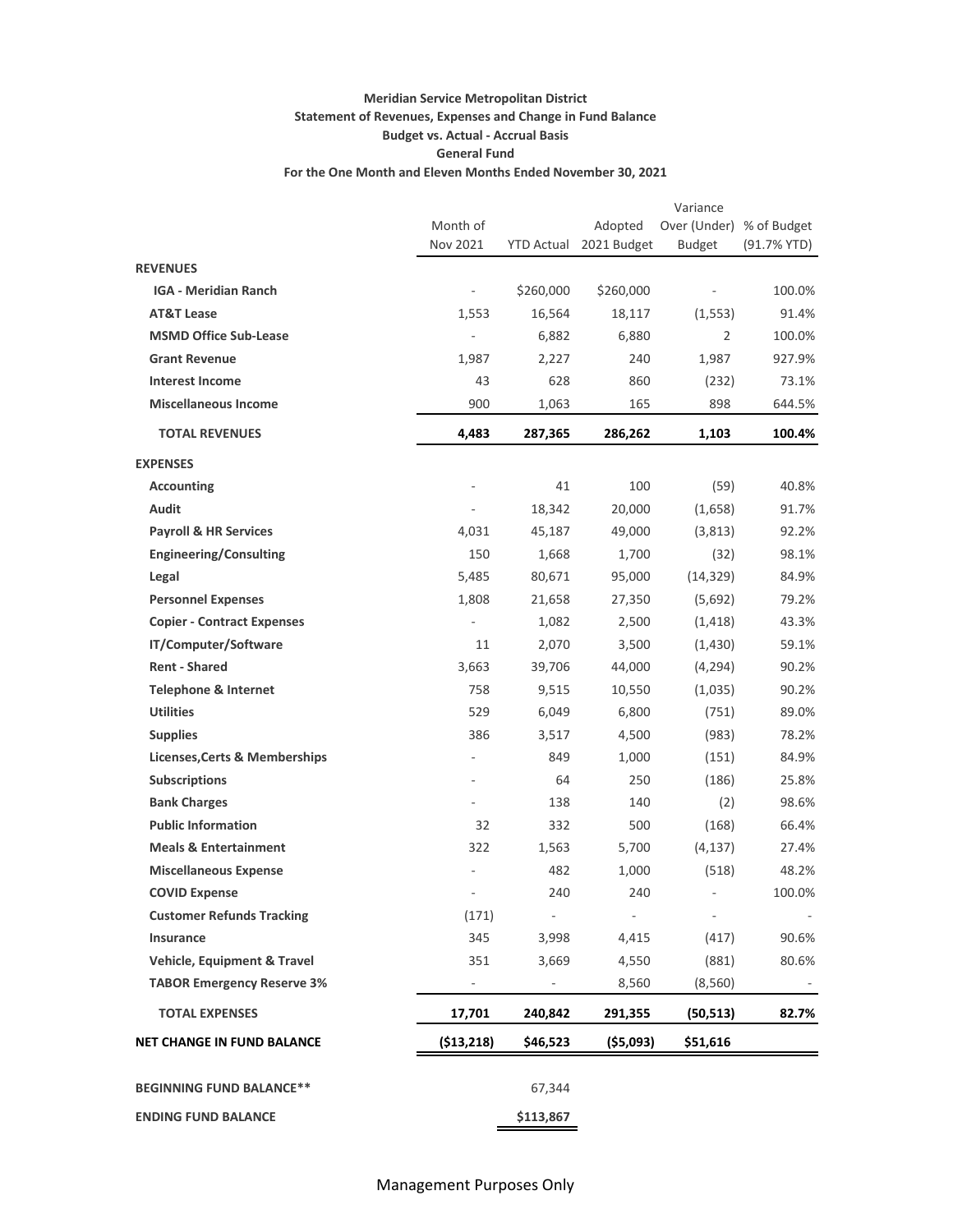#### **Meridian Service Metropolitan District Statement of Revenues, Expenses and Change in Fund Balance Budget vs. Actual - Accrual Basis Parks & Grounds Fund For the One Month and Eleven Months Ended November 30, 2021**

|                                              |          |           |                        | Variance        |             |
|----------------------------------------------|----------|-----------|------------------------|-----------------|-------------|
|                                              | Month of |           | Adopted                | Over<br>(Under) | % of Budget |
|                                              | Nov 2021 |           | YTD Actual 2021 Budget | <b>Budget</b>   | (91.7% YTD) |
| <b>REVENUES</b>                              |          |           |                        |                 |             |
| <b>Parks &amp; Grounds Fees</b>              | \$78,606 | \$846,734 | \$927,150              | $($ \$80,416)   | 91.3%       |
| <b>Street Lighting Fees</b>                  | 15,257   | 164,174   | 180,025                | (15, 851)       | 91.2%       |
| <b>Billing Fees</b>                          | 993      | 15,307    | 17,850                 | (2, 543)        | 85.8%       |
| <b>Grant Revenue</b>                         |          | 38,156    | 35,000                 | 3,156           | 109.0%      |
| <b>Interest Income</b>                       | 4        | 69        |                        | 69              |             |
| <b>Miscellaneous Income</b>                  |          | 1,817     |                        | 1,817           |             |
| <b>TOTAL REVENUES</b>                        | 94,859   | 1,066,258 | 1,160,025              | (93, 767)       | 91.9%       |
| <b>EXPENSES</b>                              |          |           |                        |                 |             |
| General & Admin. Expense                     |          |           |                        |                 |             |
| Accounting                                   |          | 154       | 4,550                  | (4,396)         | 3.4%        |
| <b>Customer Billing Services</b>             | 2,115    | 20,677    | 11,040                 | 9,637           | 187.3%      |
| <b>Engineering/Consulting</b>                | 569      | 6,321     | 3,500                  | 2,821           | 180.6%      |
| Legal                                        |          | 117       | 2,500                  | (2, 383)        | 4.7%        |
| <b>Personnel Expenses</b>                    | 12,455   | 143,942   | 246,875                | (102, 933)      | 58.3%       |
| <b>General Operations - Admin</b>            | 52       | 9,545     | 9,900                  | (355)           | 96.4%       |
| <b>TOTAL General &amp; Admin. Expense</b>    | 15,191   | 180,756   | 278,365                | (97, 609)       | 64.9%       |
| <b>Operating Expense</b>                     |          |           |                        |                 |             |
| Landscape Repair & Maint.                    | 15,987   | 339,550   | 364,500                | (24, 950)       | 93.2%       |
| Hardscape Repair & Maint.                    |          | 35        | 21,000                 | (20, 965)       | 0.2%        |
| Park Maint.                                  | 392      | 9,458     | 27,000                 | (17, 542)       | 35.0%       |
| Pond Maint.                                  |          | 651       | 15,000                 | (14, 349)       | 4.3%        |
| <b>Utilities</b>                             | 14,925   | 165,575   | 171,350                | (5, 775)        | 96.6%       |
| <b>Insurance</b>                             | 1,308    | 15,429    | 12,360                 | 3,069           | 124.8%      |
| Vehicle, Equipment & Travel                  | 2,725    | 10,048    | 15,000                 | (4, 952)        | 67.0%       |
| <b>TOTAL Operating Expense</b>               | 35,337   | 540,746   | 626,210                | (85,464)        | 86.4%       |
| Capital Outlay - Vehicle                     |          | 48,329    | 58,900                 | (10, 571)       | 82.1%       |
| <b>TOTAL EXPENSES</b>                        | 50,529   | 769,831   | 963,475                | (193, 644)      | 79.9%       |
| <b>EXCESS REVENUES OVER (UNDER) EXPENSES</b> | 44,330   | 296,427   | 196,550                | 99,877          |             |
| <b>Other Financing Sources (Uses)</b>        |          |           |                        |                 |             |
| <b>Transfer from (to) Other Funds</b>        |          |           |                        |                 |             |
| <b>Transfer from (to) Capital</b>            | (25,000) | (275,000) | (300,000)              | 25,000          | 91.7%       |
| <b>TOTAL Transfer from (to) Other Funds</b>  | (25,000) | (275,000) | (300,000)              | 25,000          | 91.7%       |
| <b>TOTAL Other Financing Sources (Uses)</b>  | (25,000) | (275,000) | (300,000)              | 25,000          | 91.7%       |
| <b>NET CHANGE IN FUND BALANCE</b>            | \$19,330 | \$21,427  | (\$103,450)            | \$124,877       |             |
|                                              |          |           |                        |                 |             |
| <b>BEGINNING FUND BALANCE**</b>              |          | 438,423   |                        |                 |             |
| <b>ENDING FUND BALANCE</b>                   |          | \$459,850 |                        |                 |             |
| <b>Operating Capital Fund Balance</b>        |          | 304,846   |                        |                 |             |
| <b>Emergency Reserve Fund Balance 5%</b>     |          | 145,004   |                        |                 |             |
| <b>Rate Stabilization Fund Balance</b>       |          | 10,000    |                        |                 |             |
| <b>Total Fund Balance</b>                    |          | \$459,850 |                        |                 |             |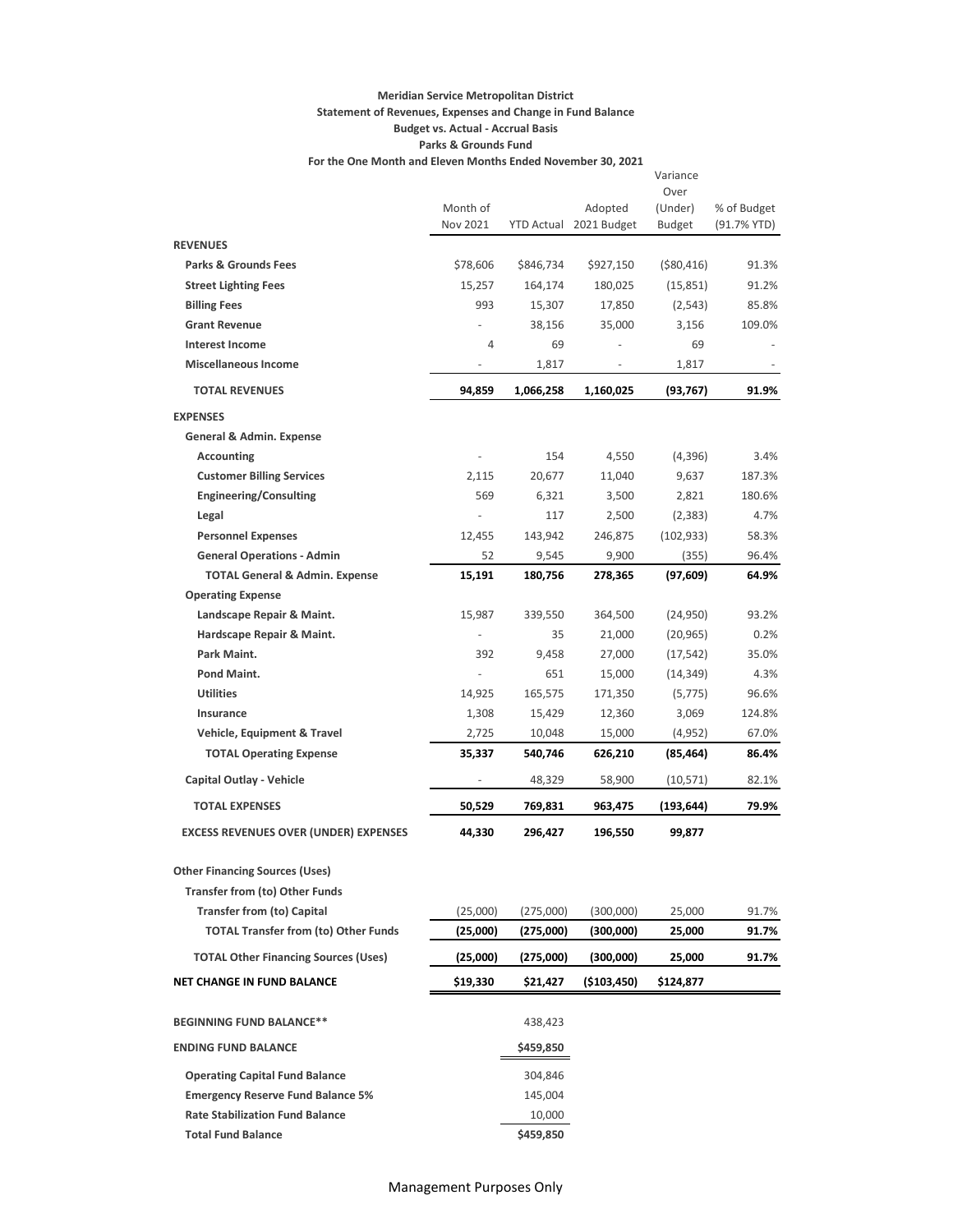#### **Meridian Service Metropolitan District Statement of Revenues, Expenses and Change in Fund Balance Budget vs. Actual - Accrual Basis Recreation Center Fund For the One Month and Eleven Months Ended November 30, 2021**

|                                              |                                                                                                |                   |             | Variance                 |             |
|----------------------------------------------|------------------------------------------------------------------------------------------------|-------------------|-------------|--------------------------|-------------|
|                                              | Month of                                                                                       |                   | Adopted     | Over (Under) % of Budget |             |
|                                              | Nov 2021                                                                                       | <b>YTD Actual</b> | 2021 Budget | <b>Budget</b>            | (91.7% YTD) |
| <b>REVENUES</b>                              |                                                                                                |                   |             |                          |             |
| <b>Recreation Center Service Fees</b>        | \$153,046                                                                                      | \$1,645,009       | \$1,804,450 | ( \$159,441)             | 91.2%       |
| <b>Fee Based Programming</b>                 | 7,405                                                                                          | 115,427           | 110,000     | 5,427                    | 104.9%      |
| <b>MRRC Concession Sales</b>                 | ä,                                                                                             | 1,954             | 2,000       | (46)                     | 97.7%       |
| <b>Falcon Freedom Days Revenue</b>           | $\frac{1}{2} \left( \frac{1}{2} \right) \left( \frac{1}{2} \right) \left( \frac{1}{2} \right)$ | 8,750             | 8,750       | ÷,                       | 100.0%      |
| <b>Billing Fees</b>                          | 993                                                                                            | 15,307            | 15,500      | (193)                    | 98.8%       |
| <b>Advertising Fees</b>                      | 310                                                                                            | 4,830             | 500         | 4,330                    | 966.0%      |
| <b>Grant Revenue</b>                         |                                                                                                | 32                | 32          | (0)                      | 99.9%       |
| <b>Interest Income</b>                       |                                                                                                | 47                | 25          | 22                       | 186.5%      |
| <b>Miscellaneous Income</b>                  |                                                                                                | 3,406             | 3,405       | 1                        | 100.0%      |
| <b>TOTAL REVENUES</b>                        | 161,754                                                                                        | 1,794,762         | 1,944,662   | (149,900)                | 92.3%       |
| <b>EXPENSES</b>                              |                                                                                                |                   |             |                          |             |
| General & Admin. Expense                     |                                                                                                |                   |             |                          |             |
| Accounting                                   |                                                                                                | 263               | 1,000       | (737)                    | 26.3%       |
| <b>Customer Billing Services</b>             | 3,596                                                                                          | 35,151            | 38,500      | (3, 349)                 | 91.3%       |
| <b>Engineering/Consulting</b>                | 1,066                                                                                          | 12,193            | 14,000      | (1,807)                  | 87.1%       |
| Legal                                        | ÷,                                                                                             |                   | 5,000       | (5,000)                  |             |
| <b>Personnel Expenses</b>                    | 77,172                                                                                         | 876,869           | 1,012,300   | (135, 431)               | 86.6%       |
| <b>General Operations - Admin</b>            | 2,398                                                                                          | 54,429            | 59,832      | (5,403)                  | 91.0%       |
| <b>TOTAL General &amp; Admin. Expense</b>    | 84,233                                                                                         | 978,905           | 1,130,632   | (151, 727)               | 86.6%       |
| <b>Operating Expense</b>                     |                                                                                                |                   |             |                          |             |
| <b>Programming Supplies</b>                  | 5,441                                                                                          | 53,701            | 59,000      | (5,299)                  | 91.0%       |
| <b>Building Maint.</b>                       | 4,079                                                                                          | 81,726            | 161,450     | (79, 724)                | 50.6%       |
| <b>Grounds Maint.</b>                        | $\overline{\phantom{a}}$                                                                       | 2,096             | 2,000       | 96                       | 104.8%      |
| Pool Maint.                                  | 1,773                                                                                          | 26,462            | 54,050      | (27, 588)                | 49.0%       |
| <b>MRRC Security</b>                         |                                                                                                | 3,031             | 4,000       | (969)                    | 75.8%       |
| Exercise Equip. & Furn.-Replace              | 4,355                                                                                          | 36,549            | 40,000      | (3, 451)                 | 91.4%       |
| <b>MR Community Events</b>                   | 2,112                                                                                          | 11,950            | 10,000      | 1,950                    | 119.5%      |
| <b>Falcon Freedom Days Expenses</b>          | $\bar{a}$                                                                                      | 27,547            | 27,550      | (3)                      | 100.0%      |
| <b>Utilities</b>                             | 14,606                                                                                         | 167,073           | 177,500     | (10, 427)                | 94.1%       |
| Insurance                                    | 2,226                                                                                          | 25,776            | 28,100      | (2, 324)                 | 91.7%       |
| Vehicle, Equipment & Travel                  |                                                                                                | 1,048             | 2,500       | (1, 452)                 | 41.9%       |
| <b>TOTAL Operating Expense</b>               | 34,593                                                                                         | 436,960           | 566,150     | (129, 190)               | 77.2%       |
| Capital Outlay - Vehicle                     |                                                                                                | 10,076            | 10,100      | (24)                     | 99.8%       |
| <b>TOTAL EXPENSES</b>                        | 118,825                                                                                        | 1,425,940         | 1,706,882   | (280, 942)               | 83.5%       |
| <b>EXCESS REVENUES OVER (UNDER) EXPENSES</b> | 42,929                                                                                         | 368,822           | 237,780     | 131,042                  |             |
| <b>Other Financing Sources (Uses)</b>        |                                                                                                |                   |             |                          |             |
|                                              |                                                                                                |                   |             |                          |             |
| Transfer from (to) Other Funds               |                                                                                                |                   |             |                          |             |
| <b>Transfer from (to) Capital</b>            | (16, 667)                                                                                      | (183, 333)        | (200,000)   | 16,667                   | 91.7%       |
| <b>Transfer from (to) Emer Reserve</b>       | (4,168)                                                                                        | (45,834)          | (50,000)    | 4,166                    | 91.7%       |
| <b>TOTAL Transfer from (to) Other Funds</b>  | (20,834)                                                                                       | (229,168)         | (250,000)   | 20,832                   | 91.7%       |
| <b>Emergency Reserves</b>                    |                                                                                                |                   |             |                          |             |
| <b>Emergency Reserve (5%)</b>                | 4,168                                                                                          | 45,834            | 50,000      | (4, 166)                 | 91.7%       |
| <b>TOTAL Emergency Reserves</b>              | 4,168                                                                                          | 45,834            | 50,000      | (4,166)                  | 91.7%       |
| <b>TOTAL Other Financing Sources (Uses)</b>  | (16, 667)                                                                                      | (183, 333)        | (200,000)   | 16,667                   | 91.7%       |
| <b>NET CHANGE IN FUND BALANCE</b>            | \$26,262                                                                                       | \$185,488         | \$37,780    | \$147,708                |             |
| <b>BEGINNING FUND BALANCE**</b>              |                                                                                                | 389,567           |             |                          |             |
| <b>ENDING FUND BALANCE</b>                   |                                                                                                | \$575,055         |             |                          |             |
| <b>Operating Capital Fund Balance</b>        |                                                                                                | 409,643           |             |                          |             |
| <b>Emergency Reserve Fund Balance 5%</b>     |                                                                                                | 155,412           |             |                          |             |
| <b>Rate Stabilization Fund Balance</b>       |                                                                                                | 10,000            |             |                          |             |
| <b>Total Fund Balance</b>                    |                                                                                                | \$575,055         |             |                          |             |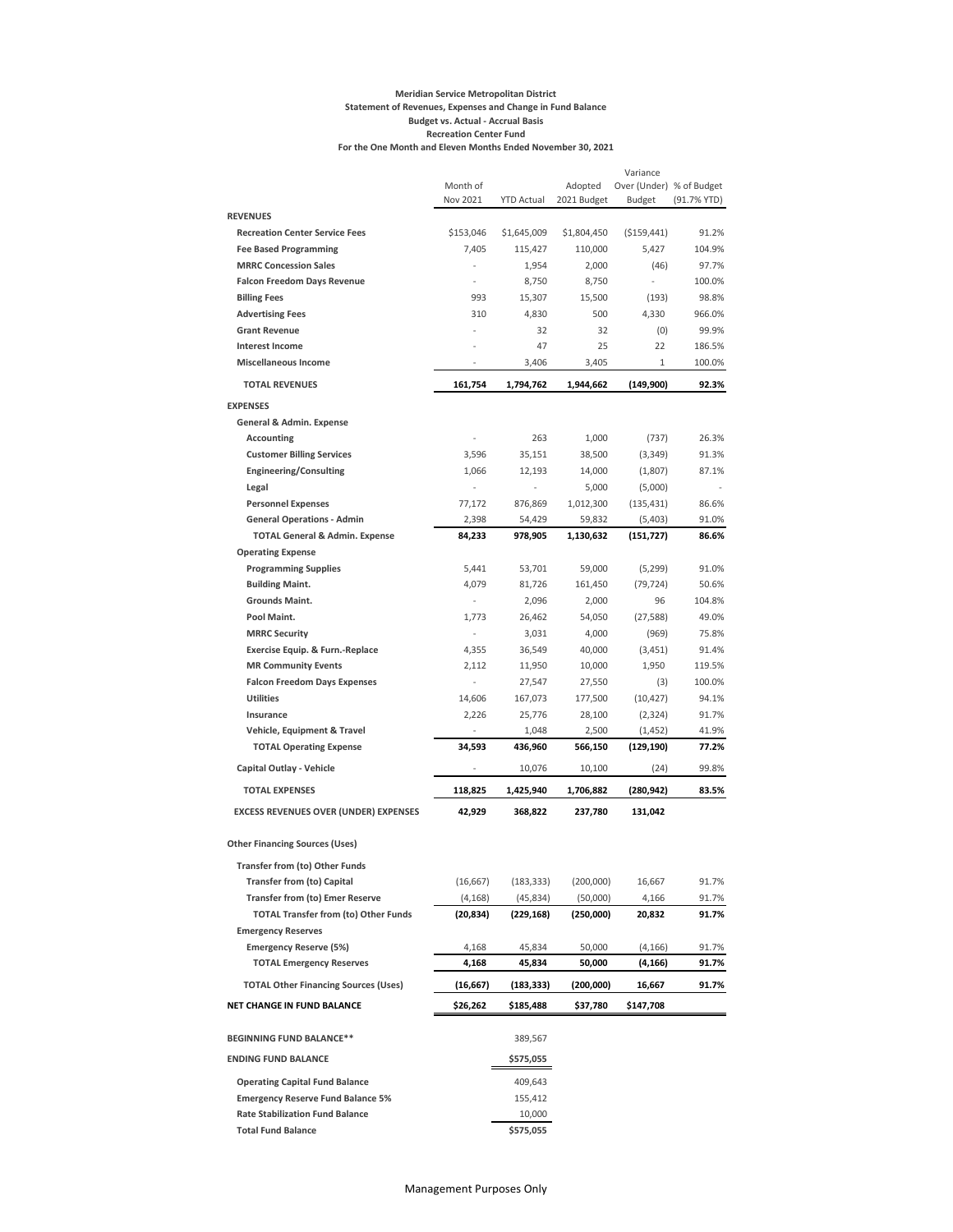#### **Meridian Service Metropolitan District Statement of Revenues, Expenses and Change in Fund Balance Budget vs. Actual - Accrual Basis Capital Fund For the One Month and Eleven Months Ended November 30, 2021**

|                                              |                      |                   |                           | Variance      |             |
|----------------------------------------------|----------------------|-------------------|---------------------------|---------------|-------------|
|                                              | Month of<br>Nov 2021 | <b>YTD Actual</b> | Adopted 2021 Over (Under) | <b>Budget</b> | % of Budget |
| <b>REVENUES</b>                              |                      |                   | Budget                    |               | (91.7% YTD) |
| IGA Shared Water Cost Reimb.                 | \$3,250              | \$4,923           | \$284                     | \$4,639       | 1,733.5%    |
| IGA Shared Sewer Cost Reimb.                 |                      | 72,000            | 144,000                   | (72,000)      | 50.0%       |
| <b>Grant Revenue</b>                         |                      |                   | 25,000                    | (25,000)      |             |
| <b>Interest Income</b>                       | 470                  | 2,374             | 2,050                     | 324           | 115.8%      |
|                                              |                      |                   |                           |               |             |
| <b>TOTAL REVENUES</b>                        | 3,720                | 79,297            | 171,334                   | (92, 037)     | 46.3%       |
| <b>EXPENSES</b>                              |                      |                   |                           |               |             |
| <b>Capital Expense - Other</b>               |                      |                   |                           |               |             |
| <b>Build-Out CIP &amp; Funding Plan</b>      |                      | 116,292           | 116,300                   | (8)           | 100.0%      |
| <b>TOTAL Capital Expense - Other</b>         |                      | 116,292           | 116,300                   | (8)           | 100.0%      |
| Capital Expense P&G Fund 15                  |                      |                   |                           |               |             |
| 3rd Const & Acq-Winding Walk                 |                      | 300,000           | 300,000                   |               | 100.0%      |
| <b>TOTAL Capital Expense P&amp;G Fund 15</b> |                      | 300,000           | 300,000                   |               | 100.0%      |
| Capital Expense MRRC Fund 16                 |                      |                   |                           |               |             |
| <b>Lobby Remodel</b>                         |                      | 11,647            | 13,000                    | (1, 353)      | 89.6%       |
| <b>TOTAL Capital Expense MRRC Fund 16</b>    |                      | 11,647            | 13,000                    | (1, 353)      | 89.6%       |
| Capital Expense Water Fund 40                |                      |                   |                           |               |             |
| <b>Guthrie Well Area B &amp; Line Exp</b>    |                      | 113               | 115                       | (3)           | 97.8%       |
| <b>Expand Filter Plant &amp; Bldg</b>        | 3,169                | 18,955            | 19,000                    | (45)          | 99.8%       |
| Well Site No. 5, 7 & 8                       | 525                  | 3,022,769         | 3,500,000                 | (477, 231)    | 86.4%       |
| <b>Eastonville Raw Water Pipeline</b>        | 269                  | 404,165           | 404,000                   | 165           | 100.0%      |
| <b>Water Rights</b>                          | 58,187               | 87,550            | 40,000                    | 47,550        | 218.9%      |
| <b>TOTAL Capital Expense Water Fund 40</b>   | 62,150               | 3,533,553         | 3,963,115                 | (429,562)     | 89.2%       |
| <b>Capital Expense Sewer Fund 50</b>         |                      |                   |                           |               |             |
| <b>Woodmen Hills Sewer Bypass</b>            | 300                  | 506,139           | 810,000                   | (303, 861)    | 62.5%       |
| 2021 Lift Station Improvements               | 5,240                | 5,240             | 6,000                     | (760)         | 87.3%       |
| <b>TOTAL Capital Expense Sewer Fund 50</b>   | 5,540                | 511,379           | 816,000                   | (304,621)     | 62.7%       |
| <b>TOTAL EXPENSES</b>                        | 67,690               | 4,472,871         | 5,208,415                 | (735,544)     | 85.9%       |
| <b>EXCESS REVENUES OVER (UNDER) EXPENSES</b> | (63,969)             | (4,393,573)       | (5,037,081)               | 643,508       |             |
| <b>Other Financing Sources (Uses)</b>        |                      |                   |                           |               |             |
| <b>Transfer from (to) Other Funds</b>        |                      |                   |                           |               |             |
| <b>Contributions to Other Gov'ts</b>         |                      | (73, 492)         | (73, 492)                 |               | 100%        |
| <b>Transfer from (to) P&amp;G Fund</b>       | 25,000               | 275,000           | 300,000                   | (25,000)      | 91.7%       |
| <b>Transfer from (to) Rec Fund</b>           | 16,667               | 183,333           | 200,000                   | (16, 667)     | 91.7%       |
| <b>Transfer from (to) Capital</b>            |                      | 1,877,536         |                           | 1,877,536     |             |
| Transfer from (to) Water Fund                | 166,667              | 1,833,333         | 2,000,000                 | (166, 667)    | 91.7%       |
| <b>Transfer from (to) Sewer Fund</b>         | 65,417               | 719,583           | 785,000                   | (65, 417)     | 91.7%       |
| <b>TOTAL Transfer from (to) Other Funds</b>  | 273,750              | 4,815,294         | 3,211,508                 | 710,754       | 117.3%      |
| <b>TOTAL Other Financing Sources (Uses)</b>  | 273,750              | 4,815,294         | 3,211,508                 | 710,754       | 117.3%      |
| <b>NET CHANGE IN FUND BALANCE</b>            | \$209,781            | \$421,720         | (\$1,825,573)             | \$1,354,262   |             |
|                                              |                      |                   |                           |               |             |
| <b>BEGINNING FUND BALANCE**</b>              |                      | 4,384,359         |                           |               |             |
| <b>ENDING FUND BALANCE</b>                   |                      | \$4,806,079       |                           |               |             |

#### Management Purposes Only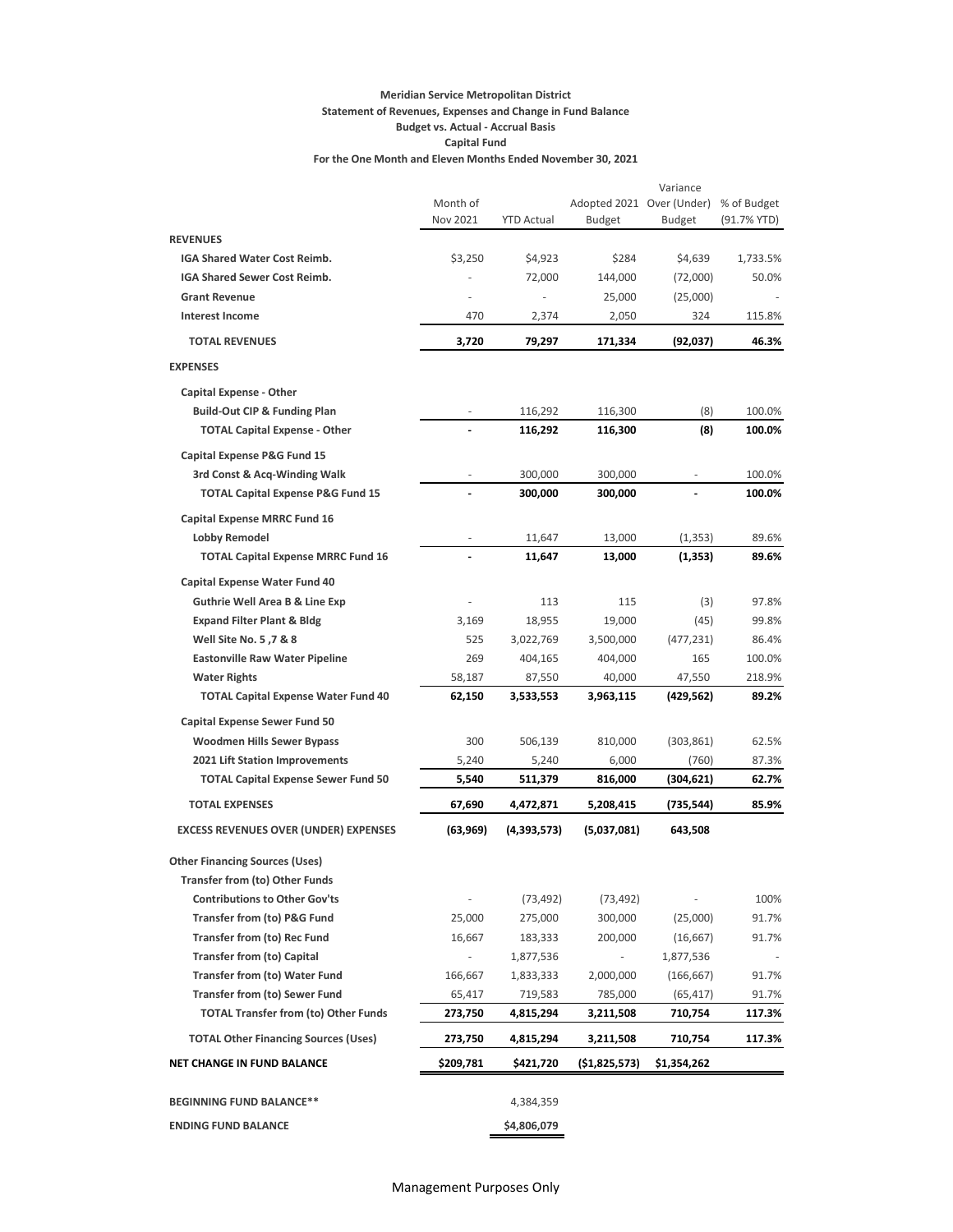#### **Meridian Service Metropolitan District Statement of Revenues, Expenses and Change in Fund Balance Budget vs. Actual - Accrual Basis Water Fund**

**For the One Month and Eleven Months Ended November 30, 2021**

|                                                         |                          |                   |                                              | Variance             |                |
|---------------------------------------------------------|--------------------------|-------------------|----------------------------------------------|----------------------|----------------|
|                                                         | Month of                 |                   | Adopted                                      | Over<br>(Under)      | % of Budget    |
|                                                         | Nov 2021                 | <b>YTD Actual</b> | 2021 Budget                                  | <b>Budget</b>        | (91.7% YTD)    |
| <b>REVENUES</b>                                         |                          |                   |                                              |                      |                |
| <b>Water Service Fees - Res.</b>                        | \$182,884                | \$2,393,354       | \$2,517,000                                  | ( \$123,646)         | 95.1%          |
| Water Service Fees - Comm.                              | 9,835                    | 123,634           | 138,300                                      | (14, 666)            | 89.4%          |
| <b>Meter Set Fees</b>                                   | 13,935                   | 141,790           | 100,000                                      | 41,790               | 141.8%         |
| Irrigation                                              | 12,802                   | 232,817           | 242,550                                      | (9, 733)             | 96.0%          |
| <b>UB - Water Adjustments</b>                           | $\blacksquare$           | (1, 917)          | (2,000)                                      | 83                   | 95.8%          |
| IGA Shared Water Cost Reimb.                            | 6,550                    | 7,676             | 15,000                                       | (7, 324)             | 51.2%          |
| <b>Billing Fees</b>                                     | 993                      | 15,307            | 15,500                                       | (193)                | 98.8%          |
| <b>Development Inspection Fees</b>                      | ÷,                       | 34,813            | 34,813                                       | (1)                  | 100.0%         |
| <b>Interest Income</b>                                  |                          | 63                |                                              | 63                   |                |
| <b>Miscellaneous Income</b>                             | $\overline{\phantom{a}}$ | 4,122             | 3,990                                        | 132                  | 103.3%         |
| <b>TOTAL REVENUES</b>                                   | 226,999                  | 2,951,659         | 3,065,153                                    | (113, 494)           | 96.3%          |
| <b>EXPENSES</b>                                         |                          |                   |                                              |                      |                |
| General & Admin. Expense                                |                          |                   |                                              |                      |                |
| <b>Accounting</b>                                       |                          | 359               | 1,000                                        | (641)                | 35.9%          |
| <b>Customer Billing Services</b>                        | 4,865                    | 47,558            | 50,000                                       | (2, 442)             | 95.1%          |
| <b>Engineering/Consulting</b>                           | 7,121                    | 105,342           | 118,000                                      | (12, 658)            | 89.3%          |
| Legal                                                   | 5,335                    | 25,553            | 22,000                                       | 3,553                | 116.2%         |
| Tracking should net \$0                                 |                          | 0                 |                                              | 0                    |                |
| <b>Personnel Expenses</b>                               | 27,436                   | 324,020           | 410,541                                      | (86, 521)            | 78.9%          |
| <b>General Operations - Admin</b>                       | 440                      | 25,827            | 38,750                                       | (12, 923)            | 66.7%          |
| <b>TOTAL General &amp; Admin. Expense</b>               | 45,197                   | 528,659           | 640,291                                      | (111, 632)           | 82.6%          |
| <b>Operating Expense</b>                                |                          |                   |                                              |                      |                |
| <b>Water Operations General</b>                         | 3,945                    | 47,785            | 51,000                                       | (3, 215)             | 93.7%          |
| <b>Raw Water Operations</b>                             |                          | 121,820           | 134,000                                      | (12, 180)            | 90.9%          |
| <b>Water Treatment Operations</b>                       | 1,029                    | 59,767            | 67,000                                       | (7, 233)             | 89.2%          |
| <b>Water Distribution Operations</b>                    | 162                      | 69,738            | 79,100                                       | (9, 362)             | 88.2%          |
| <b>Non-Potable Water Operations</b><br><b>Utilities</b> |                          | 14,132            | 24,000                                       | (9,868)              | 58.9%          |
| Insurance                                               | 31,617                   | 483,110           | 499,700                                      | (16, 590)            | 96.7%<br>92.1% |
| Vehicle, Equipment & Travel                             | 3,044<br>591             | 35,585<br>8,014   | 38,650<br>12,005                             | (3,065)              | 66.8%          |
| <b>TOTAL Operating Expense</b>                          | 40,389                   | 839,951           | 905,455                                      | (3,991)<br>(65, 504) | 92.8%          |
| <b>Capital Outlay - Vehicle</b>                         |                          | 40,942            | 41,000                                       | (58)                 | 99.9%          |
|                                                         |                          |                   |                                              |                      |                |
| <b>TOTAL EXPENSES</b>                                   | 85,586                   | 1,409,552         | 1,586,746                                    | (177,194)            | 88.8%          |
| <b>EXCESS REVENUES OVER (UNDER) EXPENSES</b>            | 141,413                  | 1,542,107         | 1,478,407                                    | 63,700               |                |
| <b>Other Financing Sources (Uses)</b>                   |                          |                   |                                              |                      |                |
| Tap & Transfers from (to) Other Funds                   |                          |                   |                                              |                      |                |
| <b>Tap Fees Received</b>                                | 201,500                  | 2,008,750         | 2,167,250                                    | (158, 500)           | 92.7%          |
| <b>Tap Fees Transferred to MRMD</b>                     | (296, 250)               | (1,672,250)       | (1,892,500)                                  | 220,250              | 88.4%          |
| <b>Transfer from (to) Capital</b>                       |                          |                   | $(166, 667)$ $(1, 833, 333)$ $(2, 000, 000)$ | 166,667              | 91.7%          |
| <b>Transfer from (to) Emer Reserve</b>                  | (24, 168)                | (265, 834)        | (290,000)                                    | 24,166               | 91.7%          |
| <b>Transfer from (to) Rate Stabil</b>                   | 3,333                    | 36,667            | 40,000                                       | (3, 333)             | 91.7%          |
| TOTAL Tap & Transfers from (to) Other Fun               | (282, 251)               | (1,726,001)       | (1,975,250)                                  | 249,249              | 87.4%          |
| <b>Emergency Reserves</b>                               |                          |                   |                                              |                      |                |
| <b>Emergency Reserve (5%)</b>                           | 24,168                   | (569, 483)        | 290,000                                      | (859, 483)           | $-196.4%$      |
| <b>Rate Stabilization Reserve</b>                       | (3, 333)                 | (36,667)          | (40,000)                                     | 3,333                | 91.7%          |
| <b>TOTAL Emergency Reserves</b>                         | 20,834                   | (606, 149)        | 250,000                                      | (856, 149)           |                |
| <b>TOTAL Other Financing Sources (Uses)</b>             | (261, 417)               | (2,332,150)       | (1,725,250)                                  | (606, 900)           | 135.2%         |
| <b>NET CHANGE IN FUND BALANCE</b>                       | (\$120,004)              | (\$790,043)       | (\$246,843)                                  | (\$543,200)          |                |
| <b>BEGINNING FUND BALANCE**</b>                         |                          | 2,413,336         |                                              |                      |                |
| <b>ENDING FUND BALANCE</b>                              |                          | \$1,623,293       |                                              |                      |                |
| <b>Operating Capital Fund Balance</b>                   |                          | 1,173,689         |                                              |                      |                |
| <b>Emergency Reserve Fund Balance 5%</b>                |                          | 146,270           |                                              |                      |                |
| <b>Rate Stabilization Fund Balance</b>                  |                          | 303,333           |                                              |                      |                |
| <b>Total Fund Balance</b>                               |                          | \$1,623,293       |                                              |                      |                |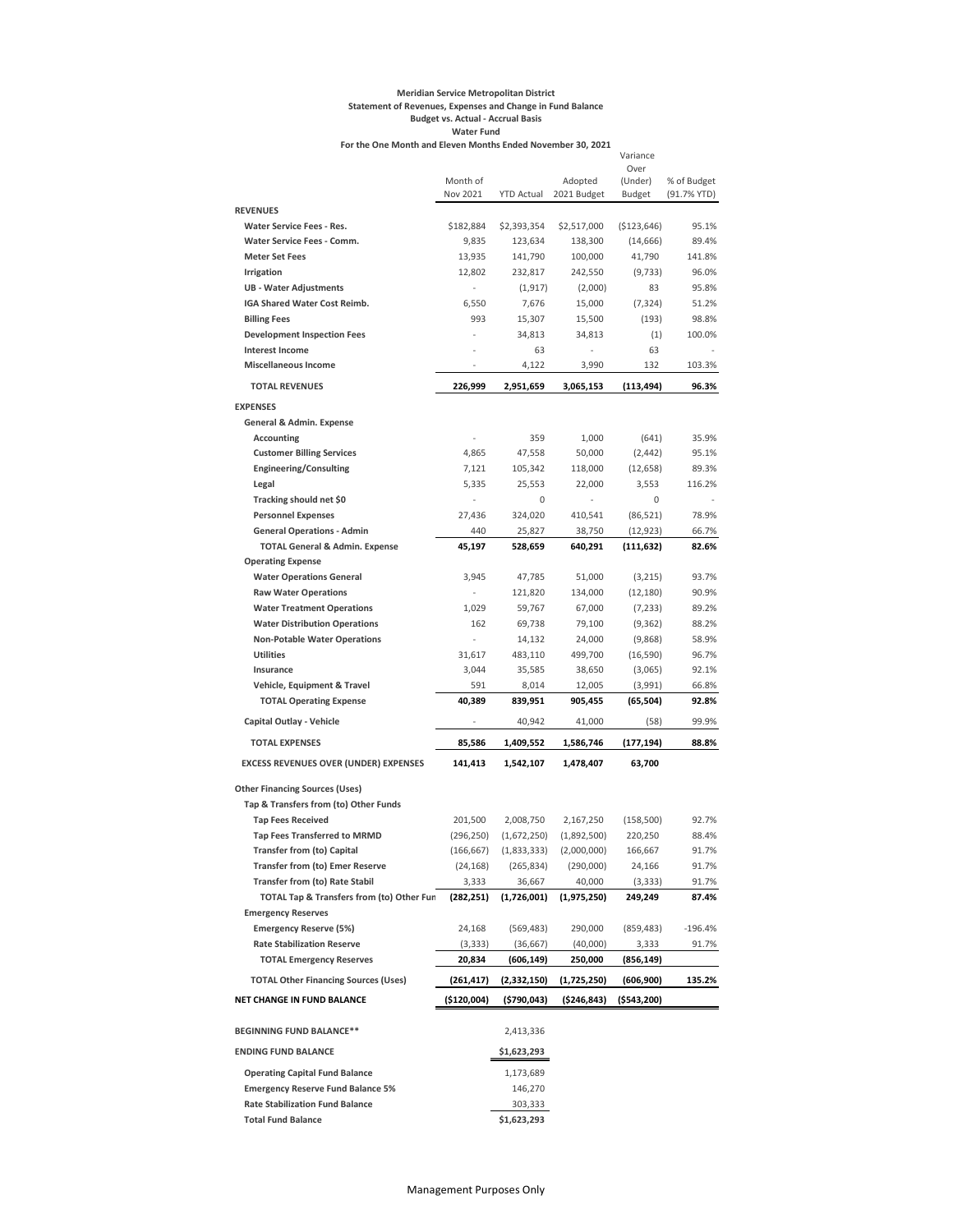#### **Meridian Service Metropolitan District Statement of Revenues, Expenses and Change in Fund Balance Budget vs. Actual - Accrual Basis Sewer Fund For the One Month and Eleven Months Ended November 30, 2021**

|                                                               |                      |                          |                        | Variance                                  |             |
|---------------------------------------------------------------|----------------------|--------------------------|------------------------|-------------------------------------------|-------------|
|                                                               | Month of<br>Nov 2021 | <b>YTD Actual</b>        | Adopted<br>2021 Budget | Over (Under) % of Budget<br><b>Budget</b> | (91.7% YTD) |
| <b>REVENUES</b>                                               |                      |                          |                        |                                           |             |
| Sewer Fees - Res.                                             | \$145,429            | \$1,564,002              | \$1,718,350            | (\$154,348)                               | 91.0%       |
| Sewer Fees - Comm.                                            | 2,305                | 25,724                   | 35,000                 | (9,276)                                   | 73.5%       |
| <b>Sterling Ranch Revenue</b>                                 | ÷,                   | 1,402,640                | 1,402,640              |                                           | 100.0%      |
| IGA Shared Sewer Cost Reimb.                                  | 22,259               | 68,815                   | 85,000                 | (16, 185)                                 | 81.0%       |
| <b>Billing Fees</b>                                           | 993                  | 15,307                   | 15,500                 | (193)                                     | 98.8%       |
| <b>Development Inspection Fees</b>                            |                      | 34,813                   | 34,813                 | (1)                                       | 100.0%      |
| <b>Interest Income</b>                                        | $\overline{2}$       | 56,521                   | 56,500                 | 21                                        | 100.0%      |
| <b>Miscellaneous Income</b>                                   |                      | 4,334                    | 4,335                  | (1)                                       | 100.0%      |
| <b>TOTAL REVENUES</b>                                         | 170,987              | 3,172,157                | 3,352,138              | (179, 981)                                | 94.6%       |
| <b>EXPENSES</b>                                               |                      |                          |                        |                                           |             |
| General & Admin. Expense                                      |                      |                          |                        |                                           |             |
| Accounting                                                    |                      | 255                      | 1,000                  | (745)                                     | 25.5%       |
| <b>Customer Billing Services</b>                              | 3,525                | 34,462                   | 37,000                 | (2,538)                                   | 93.1%       |
| <b>Engineering/Consulting</b>                                 | 6,281                | 86,541                   | 74,250                 | 12,291                                    | 116.6%      |
| Legal                                                         | 3,220                | 392,121                  | 382,250                | 9,871                                     | 102.6%      |
| <b>Personnel Expenses</b>                                     | 31,311               | 358,016                  | 484,175                | (126, 160)                                | 73.9%       |
| <b>General Operations - Admin</b>                             | 86                   | 26,675                   | 43,325                 | (16, 650)                                 | 61.6%       |
| <b>TOTAL General &amp; Admin. Expense</b>                     | 44,424               | 898,069                  | 1,022,000              | (123, 931)                                | 87.9%       |
| <b>Operating Expense</b>                                      |                      |                          |                        |                                           |             |
| <b>Sewer Operations</b>                                       | 25,944               | 374,008                  | 464,900                | (90, 892)                                 | 80.4%       |
| <b>Lift Station Operations</b>                                | 12,414               | 105,844                  | 175,000                | (69, 156)                                 | 60.5%       |
| <b>Lift Station Operations-Shared</b>                         | 5,580                | 119,405                  | 131,100                | (11,695)                                  | 91.1%       |
| <b>Utilities</b>                                              | 313                  | 3,778                    | 4,300                  | (522)                                     | 87.9%       |
| Insurance                                                     | 2,163                | 25,039                   | 27,276                 | (2, 237)                                  | 91.8%       |
| Vehicle, Equipment & Travel                                   | 3,260                | 16,243                   | 17,000                 | (757)                                     | 95.5%       |
| <b>TOTAL Operating Expense</b>                                | 49,675               | 644,317                  | 819,576                | (175, 259)                                | 78.6%       |
| <b>Capital Outlay - Vehicle</b>                               |                      | 10,076                   | 36,500                 | (26, 424)                                 | 27.6%       |
| <b>TOTAL EXPENSES</b>                                         | 94,098               | 1,552,462                | 1,878,076              | (325, 614)                                | 82.7%       |
| <b>EXCESS REVENUES OVER (UNDER) EXPENSES</b>                  | 76,889               | 1,619,695                | 1,474,062              | 145,633                                   |             |
| <b>Other Financing Sources (Uses)</b>                         |                      |                          |                        |                                           |             |
| Tap & Transfers from (to) Other Funds                         |                      |                          |                        |                                           |             |
| <b>Tap Fees Received</b>                                      | 201,500              | 2,008,750                | 2,167,250              | (158, 500)                                | 92.7%       |
| <b>Tap Fees Transferred to MRMD</b>                           | (296, 250)           | (1,672,250)              | (1,892,500)            | 220,250                                   | 88.4%       |
| <b>Transfer from (to) Capital</b>                             | (65, 417)            | (719, 583)               | (785,000)              | 65,417                                    | 91.7%       |
| <b>Transfer from (to) Emer Reserve</b>                        | (18, 750)            | (206, 250)               | (225,000)              | 18,750                                    | 91.7%       |
| Transfer from (to) Emer. (\$2)                                | (6, 172)             | (66, 356)                | (72,048)               | 5,692                                     | 92.1%       |
| <b>Transfer from (to) Rate Stabil</b>                         | 2,083                | 22,917                   | 25,000                 | (2,083)                                   | 91.7%       |
| TOTAL Tap & Transfers from (to) Other Fun                     | (183,005)            | (632,773)                | (782,298)              | 149,525                                   | 80.9%       |
| <b>Emergency Reserves</b>                                     |                      |                          |                        |                                           |             |
| <b>Emergency Reserve (5%)</b>                                 | 18,750               | (468, 054)               | 225,000                | (693, 054)                                | $-208.0%$   |
| Emergency Reserve (\$2) - Sewer                               | 6,172                | (301, 559)               | 72,048                 | (373, 607)                                | $-418.6%$   |
| <b>Rate Stabilization Reserve</b>                             | (2,083)              | (22, 917)                | (25,000)               | 2,083                                     | 91.7%       |
| <b>TOTAL Emergency Reserves</b>                               | 22,839               | (792,530)                | 272,048                | (1,064,578)                               |             |
| <b>TOTAL Other Financing Sources (Uses)</b>                   | (160, 167)           | (1,425,302)              | (510, 250)             | (915,052)                                 | 279.3%      |
| <b>NET CHANGE IN FUND BALANCE</b>                             | $($ \$83,278)        | \$194,393                | \$963,812              | ( \$769, 419)                             |             |
|                                                               |                      |                          |                        |                                           |             |
| <b>BEGINNING FUND BALANCE**</b><br><b>ENDING FUND BALANCE</b> |                      | 2,329,450<br>\$2,523,843 |                        |                                           |             |
|                                                               |                      |                          |                        |                                           |             |
| <b>Operating Capital Fund Balance</b>                         |                      | 2,082,510                |                        |                                           |             |
| <b>Emergency Reserve Fund Balance 5%</b>                      |                      | 93,750                   |                        |                                           |             |
| Sewer Reserve Fund Balance \$2                                |                      | 30,499                   |                        |                                           |             |
| <b>Rate Stabilization Fund Balance</b>                        |                      | 317,083                  |                        |                                           |             |
| <b>Total Fund Balance</b>                                     |                      | \$2,523,843              |                        |                                           |             |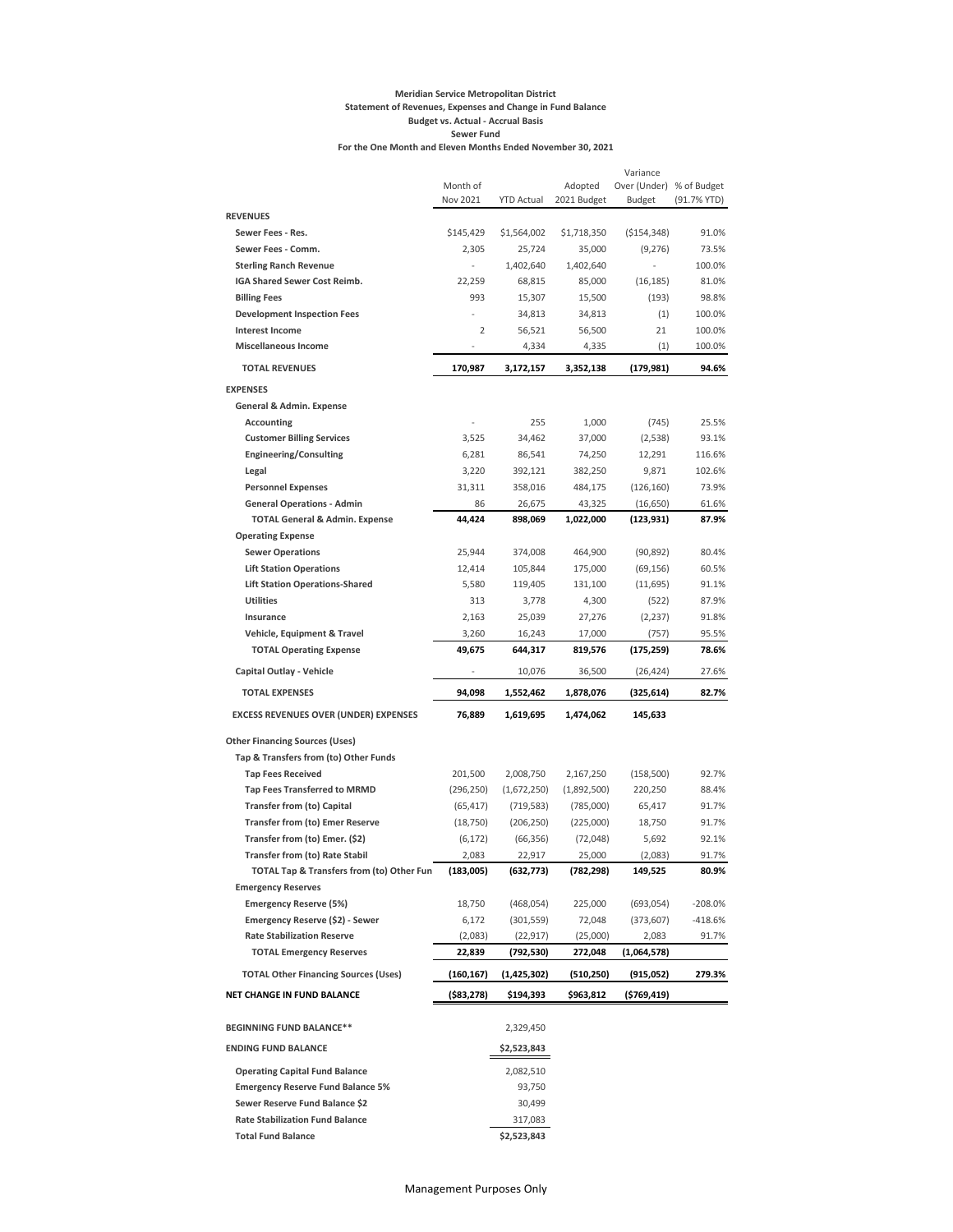## **Meridian Service Metropolitan District Vendor Payment Register Report - Summary Board Meeting - Payments to Approve January 5, 2022**

| <b>Date</b>           | <b>Payment Type</b>  | Vendor                                   | <b>Amount</b> |            |
|-----------------------|----------------------|------------------------------------------|---------------|------------|
| 01/05/22              | ePayment             | All Rental Center Inc.                   | \$            | 2,000.20   |
| 01/05/22              | Check                | <b>Amazon Capital Services</b>           | \$            | 945.82     |
| 01/05/22              | ePayment             | American Portable Services Inc.          | \$            | 294.00     |
| 01/05/22              | Check                | Agueous Solution Inc.                    | \$            | 1.875.72   |
| 01/05/22              | ePayment             | Axis Business Technologies               | \$            | 342.74     |
| 01/05/22              | Check                | <b>Black Hills Energy</b>                | \$            | 5.195.11   |
| 01/05/22              | <b>Vendor Direct</b> | BrightView Landscape Services Inc.       | \$            | 8,352.00   |
| 01/05/22              | ePayment             | Browns Hill Engineering & Controls, LLC  | \$            | 1,965.00   |
| 01/05/22              | ePayment             | Carlson, Hammond & Paddock, LLC          | \$            | 5,118.25   |
| 01/05/22              | Check                | <b>CEBT Payments</b>                     | \$            | 14,718.98  |
| 01/05/22              | Check                | CenturyLink - FP & LS                    | \$            | 451.81     |
| 01/05/22              | Check                | <b>Chase Cardmember Services</b>         | \$            | 4,939.28   |
| 01/05/22              | ePayment             | Cherokee MD                              | \$            | 86,065.59  |
| 01/05/22              | Check                | Colorado Analytical Lab                  | \$            | 1,230.00   |
| 01/05/22              | Check                | <b>CRS Community Resource Services</b>   | \$            | 14,100.63  |
| 01/05/22              | Check                | <b>CSU Colorado Springs Utilities</b>    | \$            | 2,507.44   |
| 01/05/22              | <b>Vendor Direct</b> | <b>Cummins Sales and Service</b>         | \$            | 751.10     |
| 01/05/22              | <b>Vendor Direct</b> | El Paso County Public Health             | \$            | 369.50     |
| 01/05/22              | ePayment             | Front Range Lock & Key Service           | \$            | 106.00     |
| 01/05/22              | ePayment             | Global Underground Corp                  | \$            | 9,943.14   |
| 01/05/22              | Check                | Grainger                                 | \$            | 3.546.97   |
| 01/05/22              | Check                | <b>HydroApps LLC</b>                     | \$            | 1,445.40   |
| 01/05/22              | ePayment             | Jan-Pro of Southern Colorado             | \$            | 2,663.00   |
| 01/05/22              | ePayment             | JDS-Hydro Consultants, Inc.              | \$            | 9,409.50   |
| 01/05/22              | ePayment             | <b>LONG Building Technologies</b>        | \$            | 3,249.00   |
| 01/05/22              | Check                | Lytle Water Solutions, LLC               | \$            | 14,497.50  |
| 01/05/22              | Check                | Meineke                                  | \$            | 54.20      |
| 01/05/22              | <b>Vendor Direct</b> | Safeway                                  | \$            | 2.213.97   |
| 01/05/22              | Check                | Shops at Meridian Ranch, LLC             | \$            | 79.10      |
| 01/05/22              | Check                | Special District Association of Colorado | \$            | 1,237.50   |
| 01/05/22              | <b>Vendor Direct</b> | Spencer Fane LLP                         | \$            | 8,922.18   |
| 01/05/22              | ePayment             | <b>Starfish Aquatics Institute</b>       | \$            | 129.00     |
| 01/05/22              | Check                | Thatcher Company, Inc                    | \$            | 10,641.03  |
| 01/05/22              | Check                | WHMD Woodmen Hills Metropolitan District | \$            | 8,879.31   |
| <b>Total Invoices</b> | 34                   | <b>Total Payments</b>                    | \$            | 228,239.97 |

| Total:                      |                 | \$256,268.92 |                         |
|-----------------------------|-----------------|--------------|-------------------------|
| Payroll & HR Services:      | S               | 416.67       |                         |
| Bi-weekly Payroll:          | S               | 254.668.10   | 3 Payrolls plus Bonuses |
| <b>BOD Payroll:</b>         | S               | 1,184.15     |                         |
| <b>Payroll Transactions</b> | 12/1-12/31/2021 |              |                         |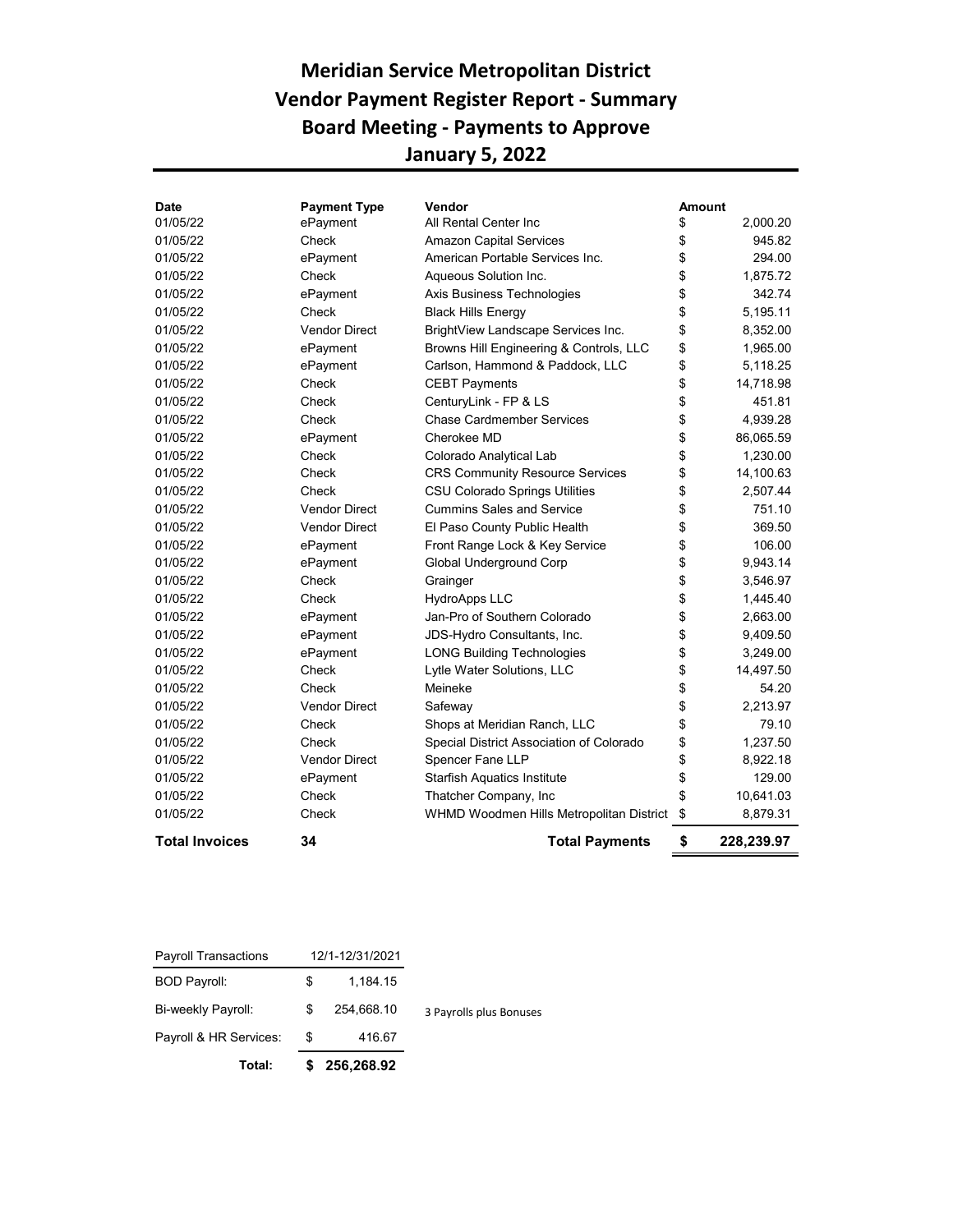| System:    | 12/27/2021 | 4:36:01 PM |  |
|------------|------------|------------|--|
| User Date: | 12/27/2021 |            |  |

# Meridian Ranch Metropolitan Di<br>VENDOR CHECK REGISTER REPORT<br>Payables Management

| Ranges:<br>Check Number 02318<br>Vendor ID<br>Vendor Name | From:<br>First<br>First | To:<br>02323<br>Last<br>Last | Check Date<br>Checkbook ID First | From:<br>First | To:<br>Last<br>Last |
|-----------------------------------------------------------|-------------------------|------------------------------|----------------------------------|----------------|---------------------|
|-----------------------------------------------------------|-------------------------|------------------------------|----------------------------------|----------------|---------------------|

Sorted By: Check Number

\* Voided Checks

| Check Number  | Vendor ID      | Vendor Check Name    | Check Date Checkbook ID | Audit Trail Code        | Amount     |
|---------------|----------------|----------------------|-------------------------|-------------------------|------------|
| 02318         | <b>FENTON</b>  | Michael J Fenton     | 1/5/2022 WF CHECKING    | PMCHK00000266           | \$92.35    |
| 02319         | GABRIELSKI     | MILTON B. GABRIELSKI | $1/5/2022$ WF CHECKING  | PMCHK00000266           | \$92.35    |
| 02320         | SAUER          | Thomas G. Sauer      | 1/5/2022 WF CHECKING    | PMCHK00000266           | \$92.35    |
| 02321         | <b>REORDA</b>  | Wayne Reorda         | 1/5/2022 WF CHECKING    | PMCHK00000266           | \$92.35    |
| 02322         | <b>GESSNER</b> | William Gessner      | 1/5/2022 WF CHECKING    | PMCHK00000266           | \$92.35    |
| 02323         | CRS            | CRS of Colorado      | 1/5/2022 WF CHECKING    | PMCHK00000267           | \$2,135.50 |
| Total Checks: |                |                      |                         | Total Amount of Checks: | \$2,597.25 |

----